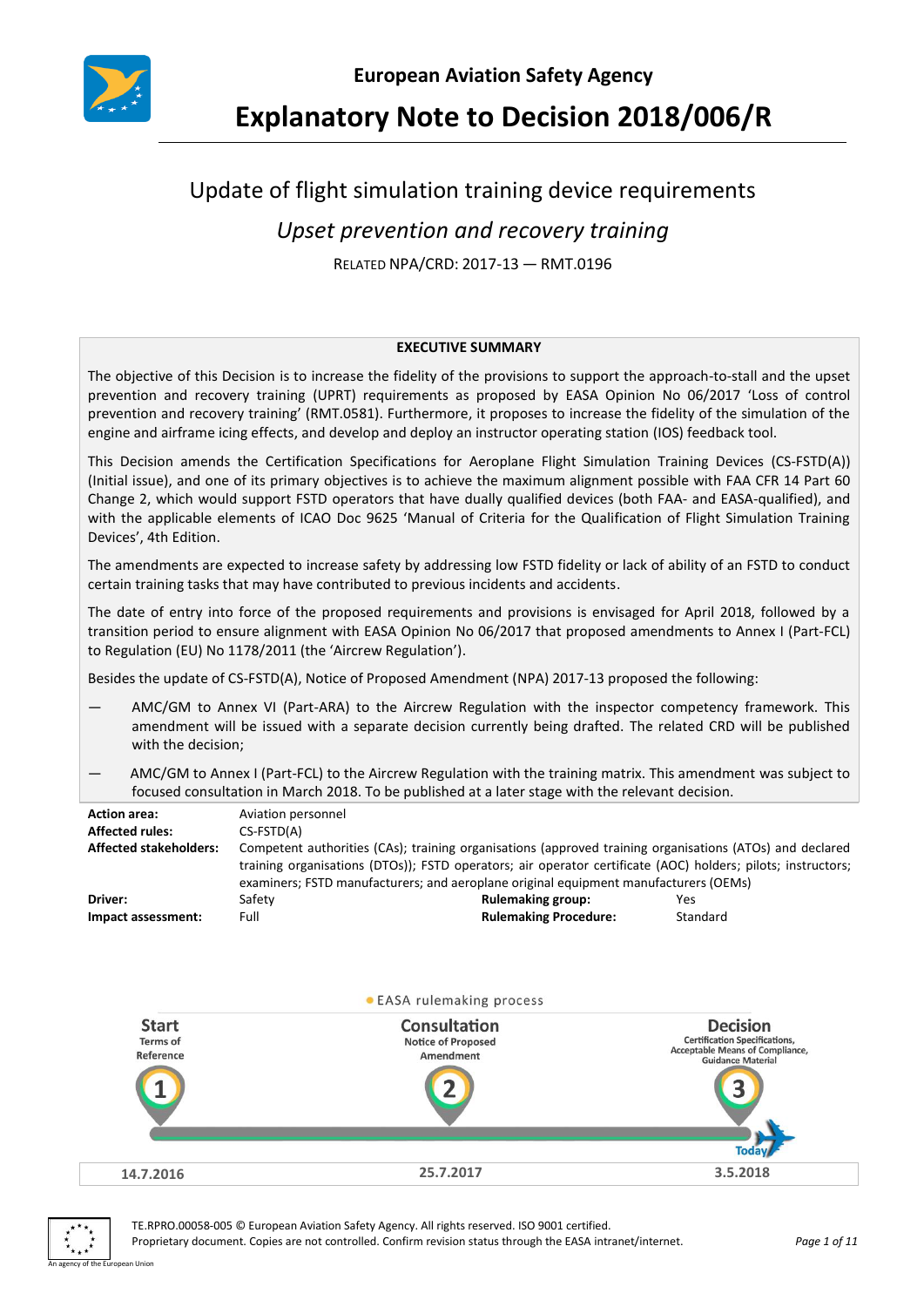## **Table of contents**

| 2.2. |  |
|------|--|
| 2.3. |  |
| 2.4. |  |
| 2.5. |  |
| 2.6. |  |
|      |  |
| 3.1. |  |
| 3.2. |  |
| 3.3. |  |
|      |  |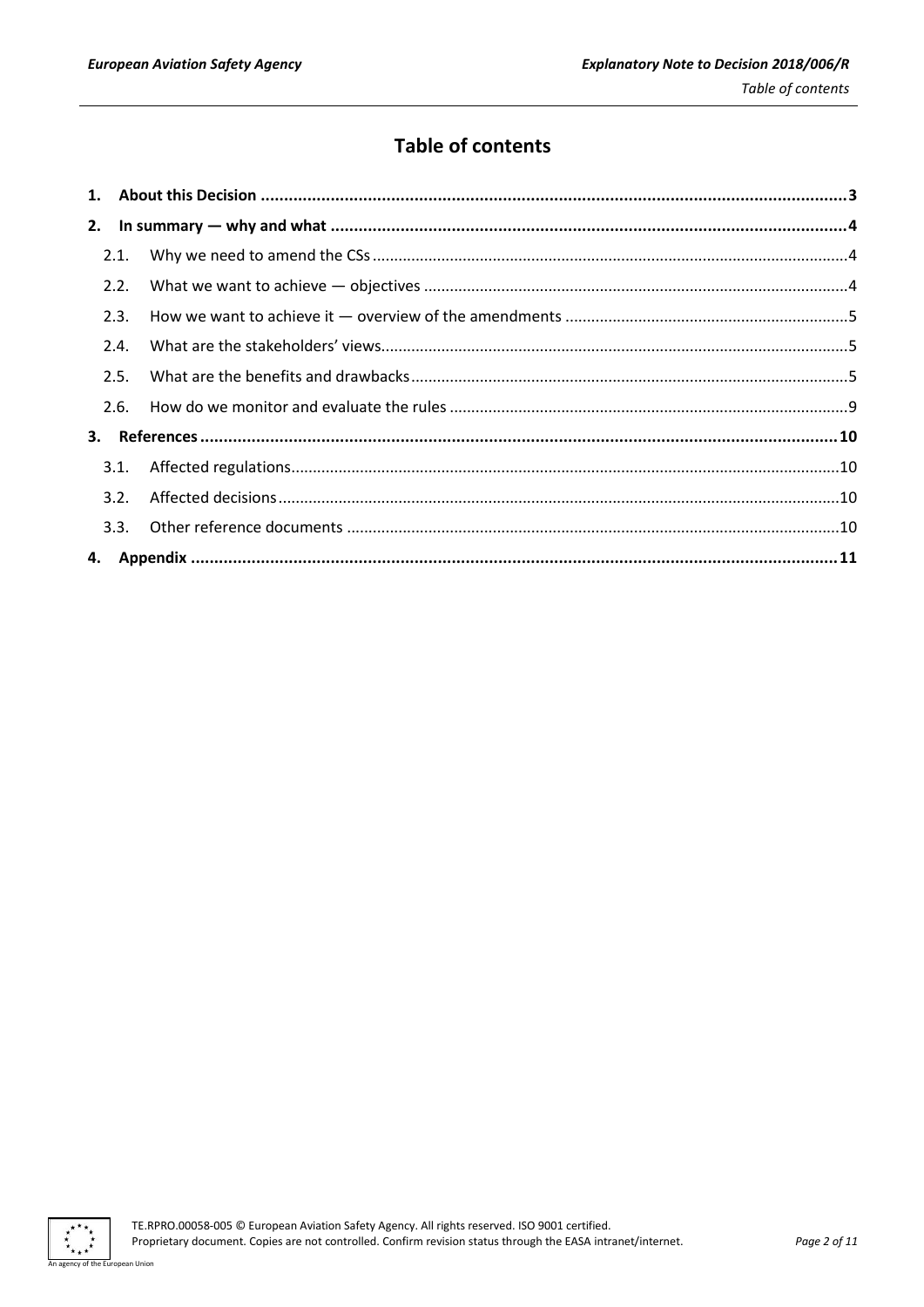## <span id="page-2-0"></span>**1. About this Decision**

The European Aviation Safety Agency (EASA) developed ED Decision 2018/006/R in line with Regulation (EC) No 216/2008<sup>1</sup> (hereinafter referred to as the 'Basic Regulation') and the Rulemaking Procedure<sup>2</sup>.

This rulemaking activity is included in the EASA 5-year Rulemaking Programme<sup>3</sup> under rulemaking task RMT.0196. The scope and timescales of the task were defined in the related Terms of Reference<sup>4</sup> and updated in the European Plan for Aviation Safety (EPAS) for 2018–2022.

The draft text of this Decision has been developed by EASA based on the input of the RMT.0196 Rulemaking Group (RMG). All interested parties were consulted through NPA 2017-13<sup>5</sup>. 200 comments were received from all interested parties, including industry (139 comments) and competent authorities (61 comments).

EASA reviewed the comments received during the consultation with the support of the team leader of the RMT.0196 UPRT Subgroup. The comments received and the EASA's responses thereto are presented in Comment-Response Document (CRD) 2017-13<sup>6</sup>.

The final text of this Decision with the certification specifications (CSs) has been developed by EASA based on the input of the RMT.0196 RMG.

The major milestones of this rulemaking activity are presented on the title page.

<sup>6</sup> <https://www.easa.europa.eu/document-library/comment-response-documents>



**<sup>.</sup>** 1 Regulation (EC) No 216/2008 of the European Parliament and of the Council of 20 February 2008 on common rules in the field of civil aviation and establishing a European Aviation Safety Agency, and repealing Council Directive 91/670/EEC, Regulation (EC) No 1592/2002 and Directive 2004/36/EC (OJ L 79, 19.3.2008, p. 1) (http://eur-[lex.europa.eu/legal](http://eur-lex.europa.eu/legal-content/EN/TXT/?qid=1467719701894&uri=CELEX:32008R0216)[content/EN/TXT/?qid=1467719701894&uri=CELEX:32008R0216\)](http://eur-lex.europa.eu/legal-content/EN/TXT/?qid=1467719701894&uri=CELEX:32008R0216).

<sup>2</sup> EASA is bound to follow a structured rulemaking process as required by Article 52(1) of Regulation (EC) No 216/2008. Such a process has been adopted by the EASA Management Board (MB) and is referred to as the 'Rulemaking Procedure'. See MB Decision No 18-2015 of 15 December 2015 replacing Decision 01/2012 concerning the procedure to be applied by EASA for the issuing of opinions, certification specifications and guidance material [\(http://www.easa.europa.eu/the-agency/management](http://www.easa.europa.eu/the-agency/management-board/decisions/easa-mb-decision-18-2015-rulemaking-procedure)[board/decisions/easa-mb-decision-18-2015-rulemaking-procedure\)](http://www.easa.europa.eu/the-agency/management-board/decisions/easa-mb-decision-18-2015-rulemaking-procedure).

<sup>3</sup> <http://easa.europa.eu/rulemaking/annual-programme-and-planning.php>

<sup>4</sup> <https://www.easa.europa.eu/system/files/dfu/ToR%20RMT.0196%20Issue%201.pdf>

<sup>5</sup> In accordance with Article 52 of Regulation (EC) No 216/2008, and Articles 6(3) and 7 of the Rulemaking Procedure.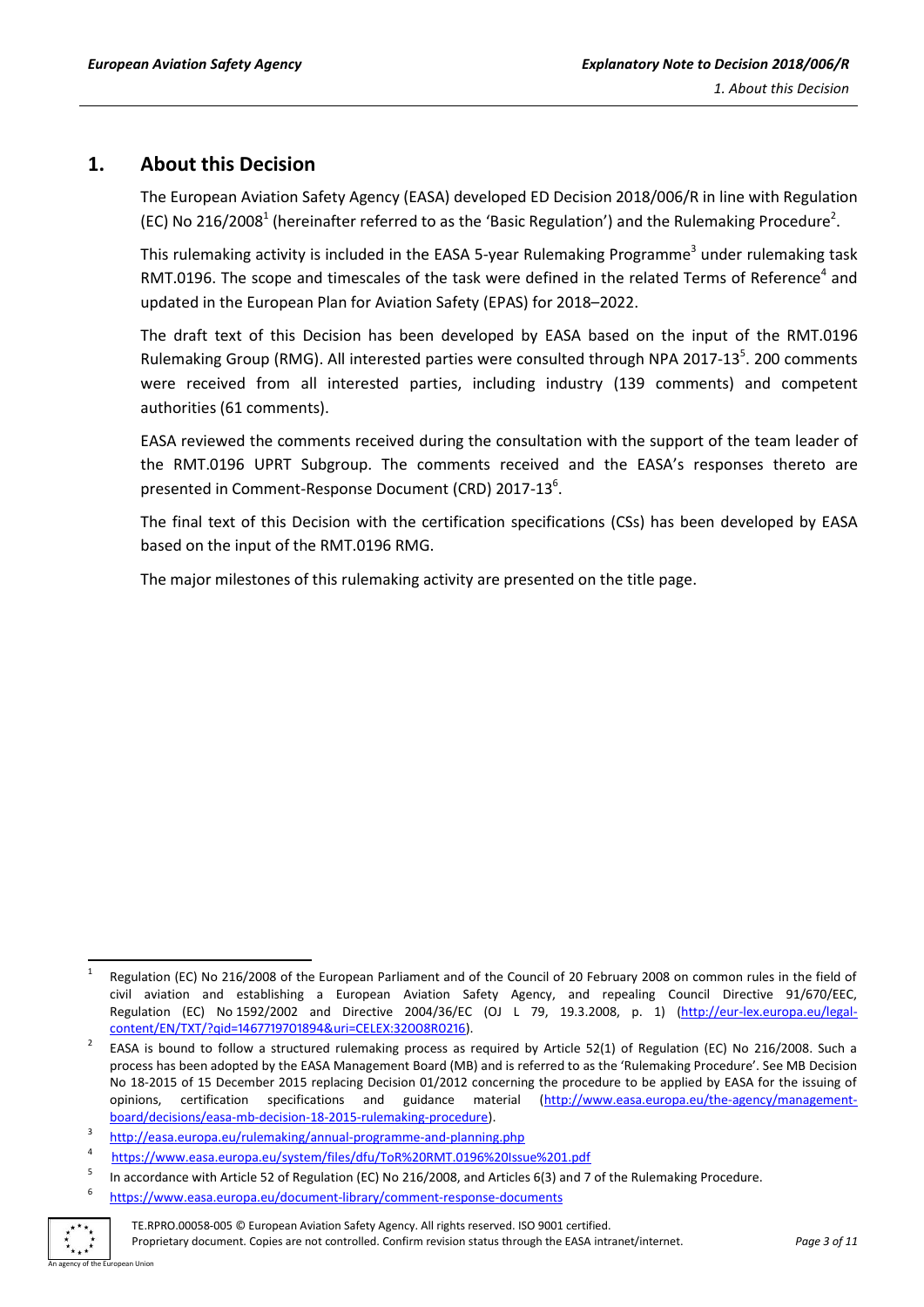## <span id="page-3-0"></span>**2. In summary — why and what**

#### <span id="page-3-1"></span>**2.1. Why we need to amend the CSs**

The amendment of CS-FSTD(A) with the present Decision will enhance the modernisation of training tools to cope with new technologies and updated training methodologies. Moreover, it will support the need for aviation personnel to take advantage of the safety opportunities presented by new technologies, as stated by EPAS for 2016–2020.

One of the most effective safety barriers in the aviation system is the training of aviation personnel, and of flight crew in particular. Continuous training has been proven to be an effective tool in refreshing flight crew's knowledge and in exposing them to abnormal situations in order to keep them abreast of the necessary flying skills and of how to perform the relevant procedures. The use of FSTDs provides a more realistic and at the same time safer exposure of flight crew to abnormal situations, and permits the recreation of a wider range of scenarios. However, current FSTDs are not qualified to reproduce aeroplane behaviour in certain flight conditions, especially in those close or even beyond the boundaries of the FSTD training envelope. For example, the previous qualification provisions for FSTDs did not mandate the simulation of the approach-to-stall in all conditions, or the performance degradation caused by ice accretion on the aerodynamic surfaces of the aeroplane. The amended CSs aim to rectify the situation.

#### <span id="page-3-2"></span>**2.2. What we want to achieve — objectives**

The overall objectives of the EASA system are defined in Article 2 of the Basic Regulation. This proposal will contribute to the achievement of the overall objectives by addressing the issues outlined in Chapter 2.

A baseline definition for this proposal is that training needs trigger simulator requirements; therefore, the current update of Part-FCL under the umbrella of Opinion No 06/2017 (RMT.0581) dictates in certain areas the direction taken by this Decision. In the context of harmonisation with FAA Part 60 Change 2, the term 'full stall' is adopted in the CS-FSTD(A) text as meaning the same as 'post stall', as referred to in Opinion No 06/2017.

The specific objectives of this proposal are to:

- (a) ensure that FSTDs better facilitate current and future training needs by establishing the necessary simulation fidelity levels required to support training tasks;
- (b) ensure that CS-FSTD(A) paves the way for new technologies;
- (c) reinforce the level of safety by addressing low FSTD fidelity or lack of ability of an FSTD to conduct certain training tasks that may have contributed to previous incidents and accidents;
- (d) harmonise CS-FSTD(A) with elements of FAA 14 CFR Part 60, Change 2, as appropriate;
- (e) ensure consistent application of the relevant FSTD regulations when qualifying FSTDs; and
- (f) align CS-FSTD(A) with the outcome of RMT.0581 'Loss of control prevention and recovery training'.

An agency of the European Union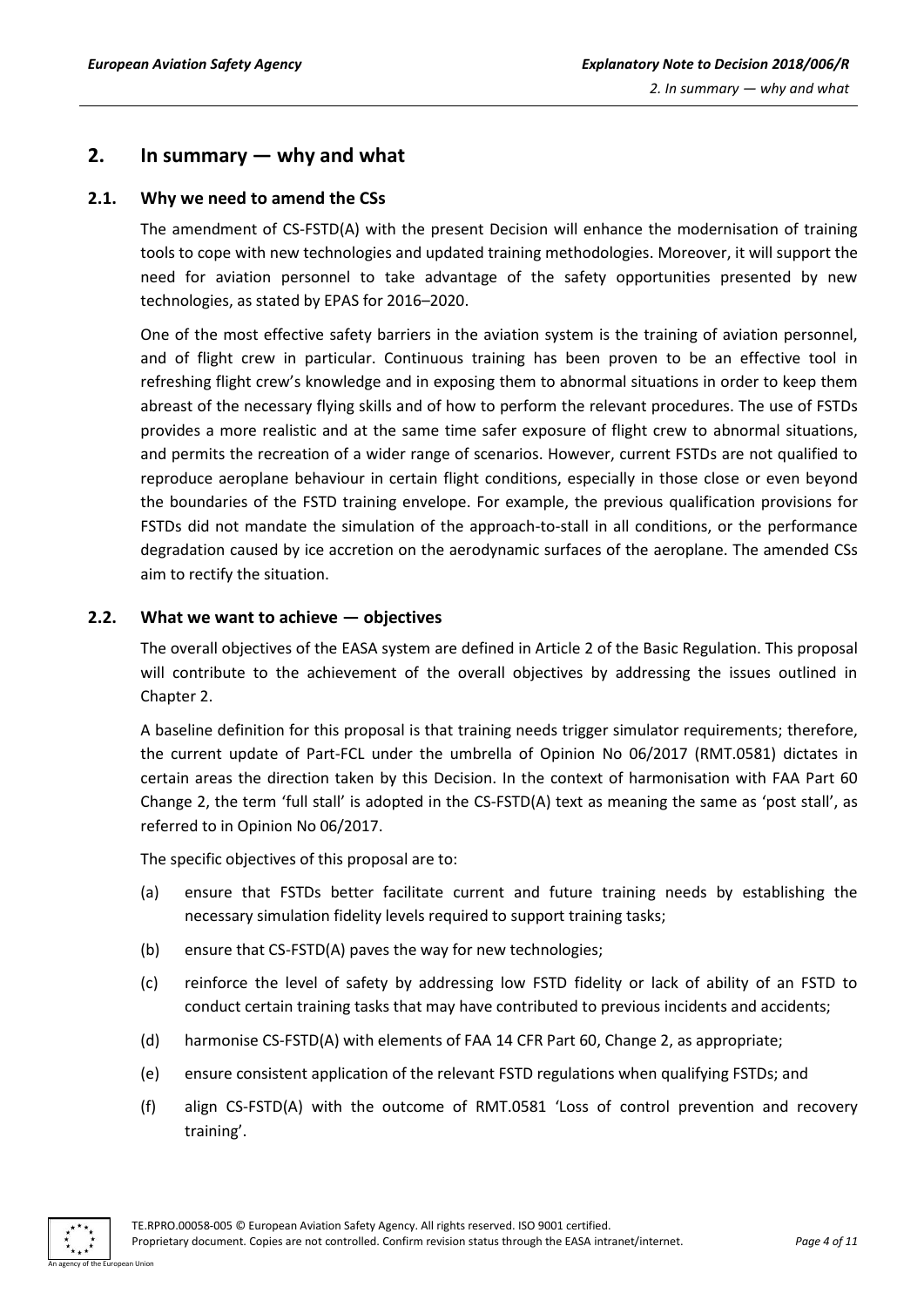#### <span id="page-4-0"></span>**2.3. How we want to achieve it — overview of the amendments**

EASA has aimed, when possible, to align the proposed technical specifications of CS-FSTD(A) with those of FAA 14 CFR Part 60, Change 2.

The main amendments issued with this Decision are the following:

- approach-to-stall objective requirements;
- determine whether the FSTDs' capability is appropriate to facilitate UPRT;
- establish a definition of 'FSTD training envelope';
- increase the fidelity of the simulation of the engine and airframe icing effects;
- provide guidance on IOS feedback tools, such as the interpretation of the velocity versus load factor (V-n) and alpha/beta diagrams.

#### <span id="page-4-1"></span>**2.4. What are the stakeholders' views**

200 comments were submitted by 31 stakeholders during the NPA 2017-13 public consultation. 131 comments were made on the proposals for CS-FSTD Book 1 and Book 2. Almost half of them were made by the largest OEMs worldwide and ¼ by CAs.

The stakeholders that commented on the NPA included European competent aviation authorities (CAs), the FAA, type certificate holders (EU and non-EU), and others.

There is in general a strong support for the proposed amendments that are expected to improve safety by settling the needed simulation fidelity levels required to support training tasks.

The nature of the comments received ranges from specific technical aspects to comments aiming to improve the wording of the proposed amendments.

Several comments were accepted or partially accepted, thus leading to substantial amendments of the proposed text which, in certain elements, has been significantly improved.

A number of comments expressed the concern of the lack of full alignment with the FAA regulations. In particular, in contrast with the FAA, EASA does not mandate training in the post-stall regime. However, to limit any adverse impact for FSTD operators that have dually qualified devices, EASA has included optional qualification criteria in line with FAA Part 60.

Stakeholders highlighted the importance of the applicability dates. Given that this Decision is related to Opinion No 06/2017, they recommended to align both applicability dates and include provisions to extend the compliance dates for operators that are unable to comply in a timely manner.

Some comments were expressed regarding the feasibility of the economic impacts for the FSTD operators to comply with the new requirements. The cost-benefit analysis was updated in this respect. Further details are presented in Section 2.5 below.

For additional details and individual responses to comments, please refer to CRD 2017-13.

#### <span id="page-4-2"></span>**2.5. What are the benefits and drawbacks**

The expected benefits of updating the FSTD provisions and requirements to better support enhanced approach-to-stall training, as well as the benefits of developing and deploying IOS feedback tools, are the following:

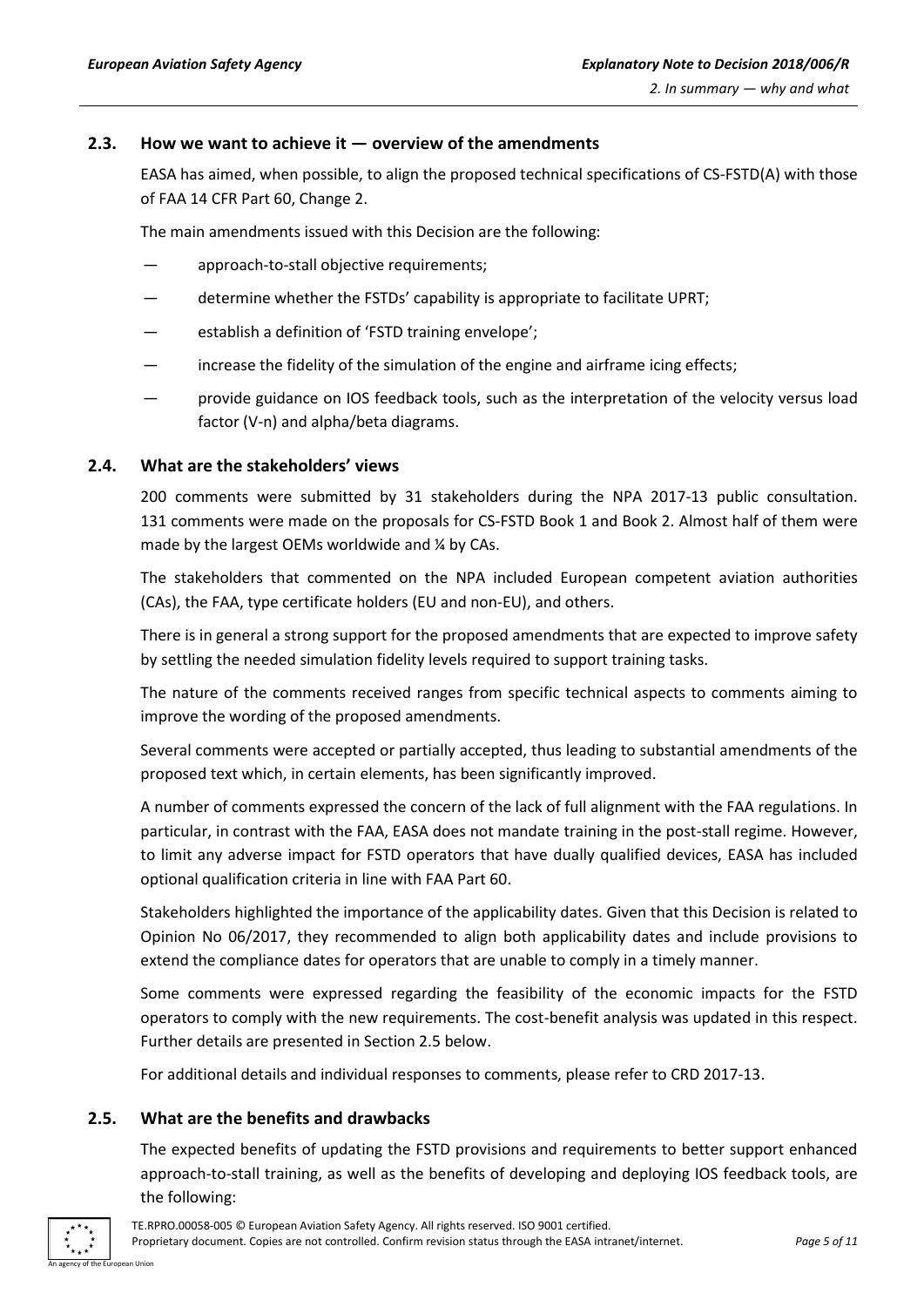- Safety improvement by further mitigating/preventing loss of control in-flight (LOC-I). Safety would improve due to the objective testing provisions which would validate not only the cruising configuration, but also the approach and landing configurations. Current FSTDs would be qualified to accurately reproduce the approach to stall in certain conditions and the behaviour of the aeroplane when affected by ice. The updated FSTD provisions would improve flight crew training, as a safety barrier, to mitigate the risk of LOC-I by facilitating early detection of aeroplane upset safety issues. In the period 2012–2016, EU AOC holders estimated that in 6 (2 fatal accidents, 4 serious incidents) out of 58 cases, the training of the flight crew in an enhanced-capability FSTD would have provided them with additional resources, thus facilitating the detection of approach to stall. In 4 cases (serious incidents) out of 6, accretion of ice modified the aerodynamic performance of the aeroplane. In the other 2 cases (fatal accidents), the flight crew was neither able to detect the approach to stall nor to provide efficient flight control inputs to recover from the stall.
- Full implementation of the UPRT provisions. The updated requirements would also ensure full implementation of the UPRT requirements and provisions as part of the EU pilot training regulatory framework, proposed by Opinion No 06/2017.
- Gains for pilots by receiving better and more accurate training in higher-fidelity FSTDs. Pilots would receive training in an environment with higher-fidelity FSTDs, hence, be better prepared for unexpected situations and their resilience would improve.
- Gains for instructors by improving their ability to provide more accurate feedback during UPRT. Apart from pilots, instructors would also be positively affected by the higher FSTD fidelity when instructing pilots in properly reacting to an approach to stall in certain conditions.
- To a large extent, close alignment and harmonisation with FAA 14 CFR Part 60 Change 2 and ICAO Doc 9625 requirements. The provisions would ensure harmonisation with the FAA and ICAO by facilitating enhanced approach-to-stall training. However, EASA also acknowledges that there might be a negative impact for FSTD operators that operate FSTDs qualified in compliance with the FAA requirements, because of dual qualification (both by EASA and the FAA). To reduce this possible negative impact as well as the administrative burden for FSTD operators, the proposal includes the possibility for operators who wish to conduct post-stall training: the CA would perform a special evaluation in order to ensure that the FSTD has the appropriate fidelity to provide post-stall training.

As regards costs, it is expected that the new provisions would incur overall **a low negative impact for the commercial air transport fixed-wing sector (see Table 2)**. The analysis assumes that the total costs for updating FSTDs would be transferred in the chain from the OEM/data package providers to the FSTD manufactures and later on to the FSTD operators which would then transfer the costs to the commercial air transport fixed-wing sector. The latter have to pay for the use of updated devices as UPRT training would require the use of updated FSTDs with higher fidelity (EASA Opinion No 06/2017 proposing amendments to Part-FCL). This chain of 'transferred costs' was already analysed in NPA 2017-13 — however, up to the level of the FSTD operator.

In the current document, the cost analysis is updated to better address the stakeholders' comments and overall impact:

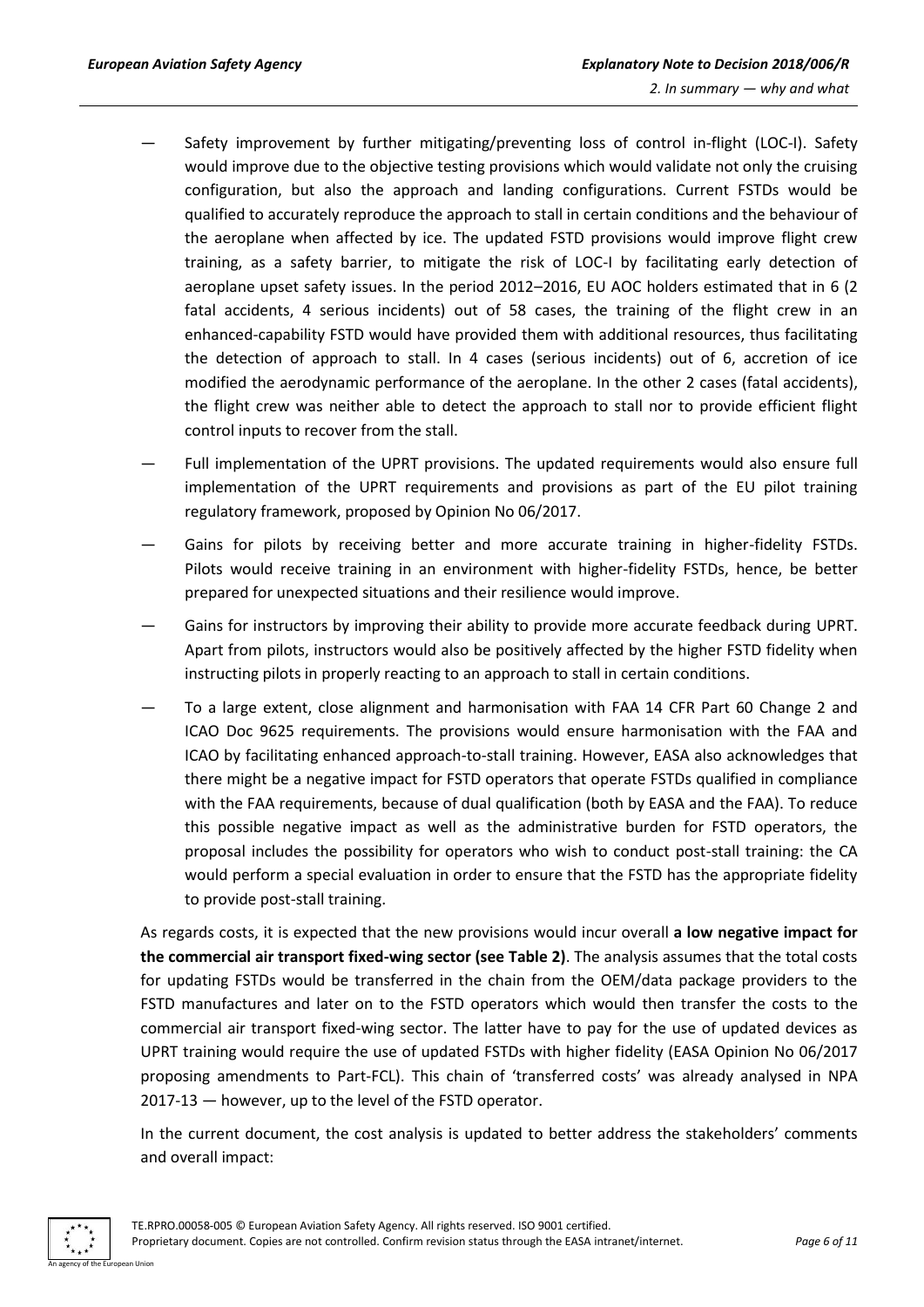- (a) it presents the overall impact for the final stakeholders (commercial air transport fixed-wing sector) which would bear the overall cost incurred for the update of FSTDs;
- (b) it makes better estimation and presentation of the costs per device, considering that the cost would be quite different depending on the age of the device (e.g. update of the new devices will cost less than the update of old devices).
- The overall costs for the update of all FSTD(A) devices in the NPA stage were estimated at ca EUR 30 million. Following the update of the economic impact, the overall costs are estimated much higher at ca max EUR 120 million (see Table 2), based on the revised data, provided and agreed with the RMG that developed the impact assessment. The huge difference in the overall costs is due to several issues: (1) some development costs for the FSTD update were not considered in the estimation of the costs in the NPA stage; (2) downtime when the simulator would not be in use was not accurately taken into account; (3) the age of the device was not properly estimated. In fact, in NPA 2017-13, mainly new devices in the market were considered whose update would be much cheaper than the update of devices aged more than 5 years.

In order to address these comments, the impact assessment in the current document has been updated. All 800 FSTDs<sup>7</sup> qualified by the EASA MSs' competent authorities and by EASA as a competent authority were provisionally divided in 3 groups:

| Group 1<br>(new devices < 5 years old) | Group 2<br>(devices between 5-20 years<br>old) | Group 3<br>(old devices (> 20 years old)) |
|----------------------------------------|------------------------------------------------|-------------------------------------------|
| ca 15 % of all devices/                | ca 60 % of all devices/                        | ca 25 % of all devices/                   |
| 120 devices                            | 480 devices                                    | 200 devices                               |

#### **Table 1: Distribution of FSTDs qualified by EASA Member States and by EASA by device age**

The cost estimation below is based on conservative assumptions, already mentioned in NPA 2017-13:

- The cost analysis is performed assuming an update of all 800 FSTDs that were qualified in the EASA MSs and those qualified by EASA (acting as competent authority) in third countries. This scenario is, however, too conservative as the FSTD operators may not update all the devices they are operating, but only some of them, depending on the strategy and business model of each FSTD operator.
- Some of these 800 FSTDs might have been already updated in compliance with FAA 14 CFR Part 60, Change 2, to facilitate enhanced approach-to-stall training. Therefore, they would not be updated again against the provisions of the current Decision. The number of these devices is ca 160.
- The update of the devices would happen within one year, after the rules are in force, as the transition period is aligned with the applicability of the UPRT training (EASA Opinion No 06/2017 proposing amendments to Part-FCL). Nevertheless, in case the FSTD operators have more than one FSTD, they may decide to update their simulators within a longer transition period as long as the FSTD is not used for UPRT training.

TE.RPRO.00058-005 © European Aviation Safety Agency. All rights reserved. ISO 9001 certified. Proprietary document. Copies are not controlled. Confirm revision status through the EASA intranet/internet. *Page 7 of 11*



**.** 7

Based on the FSTDIS (Flight Synthetic Training Devices Information System).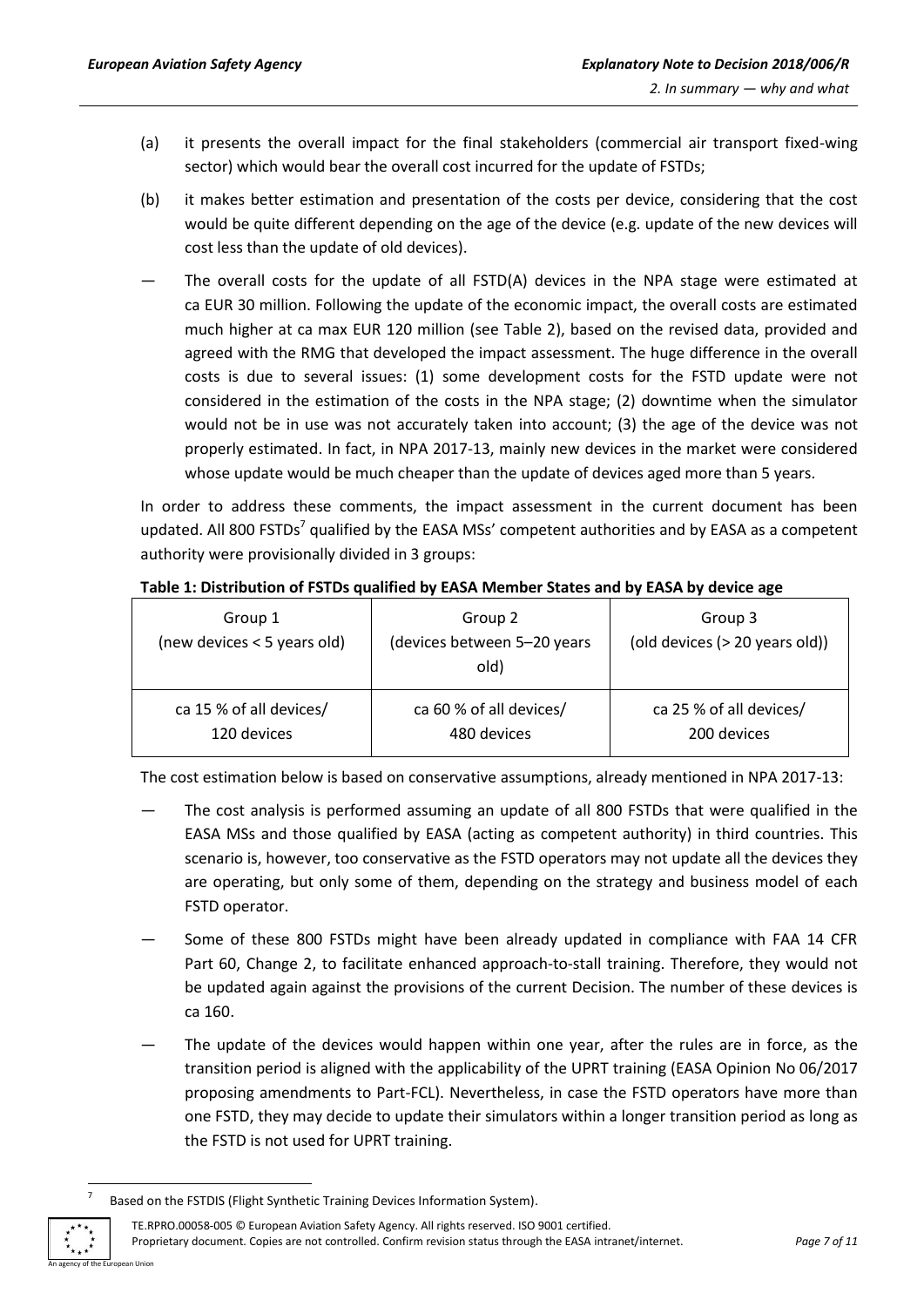#### **Table 2: Revised maximum estimated economic costs for UPRT update following NPA 2017-13 and the CRD caveat:**

*i All these figures are the best estimates provided to EASA to support the analysis.*

*ii The updated costs are based on the information provided by OEM/data package providers, FSTD manufacturers and FSTD operators that participated in the RMT.0196 RMG.*

*iii The costs would occur over 1-year period in compliance with the transition period for the implementation of CS-FSTD(A). iv Unit cost is in EUR (2017).*

*v Geographic coverage: EASA Member States and third countries overseen by EASA as a competent authority for FSTDs.*

| Costs borne by:                                  | <b>Type of cost</b>                                                                                                                                                                                                                       | Cost for update of FSTD device to<br>facilitate approach-to-stall training<br>(revised following CRD) |                                                                            |                                                  |  |  |  |
|--------------------------------------------------|-------------------------------------------------------------------------------------------------------------------------------------------------------------------------------------------------------------------------------------------|-------------------------------------------------------------------------------------------------------|----------------------------------------------------------------------------|--------------------------------------------------|--|--|--|
|                                                  |                                                                                                                                                                                                                                           | Group 1<br>(Newest)<br>devices < 5<br>years old                                                       | Group 2<br>(Middle)<br>devices > 5<br>years old<br>and $<$ 20<br>years old | Group 3<br>(Old)<br>devices<br>> 20 years<br>old |  |  |  |
| <b>FSTD manufacturers</b>                        | Development<br>update<br>costs<br>to<br>software per device (one-off costs)<br>(EUR)                                                                                                                                                      | 63 250                                                                                                | 88 000<br>187 000                                                          |                                                  |  |  |  |
| FSTD operators                                   | Special evaluation and downtime<br>(e.g. 15 sessions when the sim will<br>not be used) one-off costs per device<br>(EUR)                                                                                                                  | 30 000<br>30 000<br>30 000                                                                            |                                                                            |                                                  |  |  |  |
|                                                  | Number of devices in each group                                                                                                                                                                                                           | 120                                                                                                   | 200                                                                        |                                                  |  |  |  |
|                                                  | Costs for FSTD manufacturers and<br>operators for<br>all EASA-qualified<br>devices in the market (individual cost<br>per device for the FSTD manufacturer<br>operatori,ii,iii,iv,v<br>and<br>number<br>of<br>devices in each group) (EUR) | 11 190 000                                                                                            | 56 640 000                                                                 | 43 400 000                                       |  |  |  |
| OEM/data package<br>suppliers                    | Total one-off cost for update FSTD<br>data package with required data (for<br>new aeroplanes, old aeroplanes with<br>or without data) (EUR)                                                                                               | 12 000 000                                                                                            |                                                                            |                                                  |  |  |  |
| Commercial air<br>transport fixed-wing<br>sector | Total maximum costs for update of<br><b>FSTD</b><br>for<br><b>UPRT</b><br>facilitate<br>and<br>approach-to-stall<br>training<br>(with<br>conservative<br>assumptions<br>as<br>explained in the text above) (EUR)                          | 123 230 000                                                                                           |                                                                            |                                                  |  |  |  |
|                                                  | Estimated turnover for commercial<br>air transport fixed-wing sector (EUR)                                                                                                                                                                | 220 000 000 000 <sup>8</sup>                                                                          |                                                                            |                                                  |  |  |  |
|                                                  | Overall impact: low negative                                                                                                                                                                                                              | 0.06%                                                                                                 |                                                                            |                                                  |  |  |  |

These costs would trigger an overall low negative economic impact for the commercial air transport fixed-wing sector which is expected to bear these costs for the update of FSTDs. The updated requirements would also ensure full implementation of the UPRT requirements and provisions as part of the EU pilot training regulatory framework, proposed by EASA Opinion No 06/2017.

In 2016, EASA estimated a total European market for airlines to be worth approximately EUR 220 billion.



1 8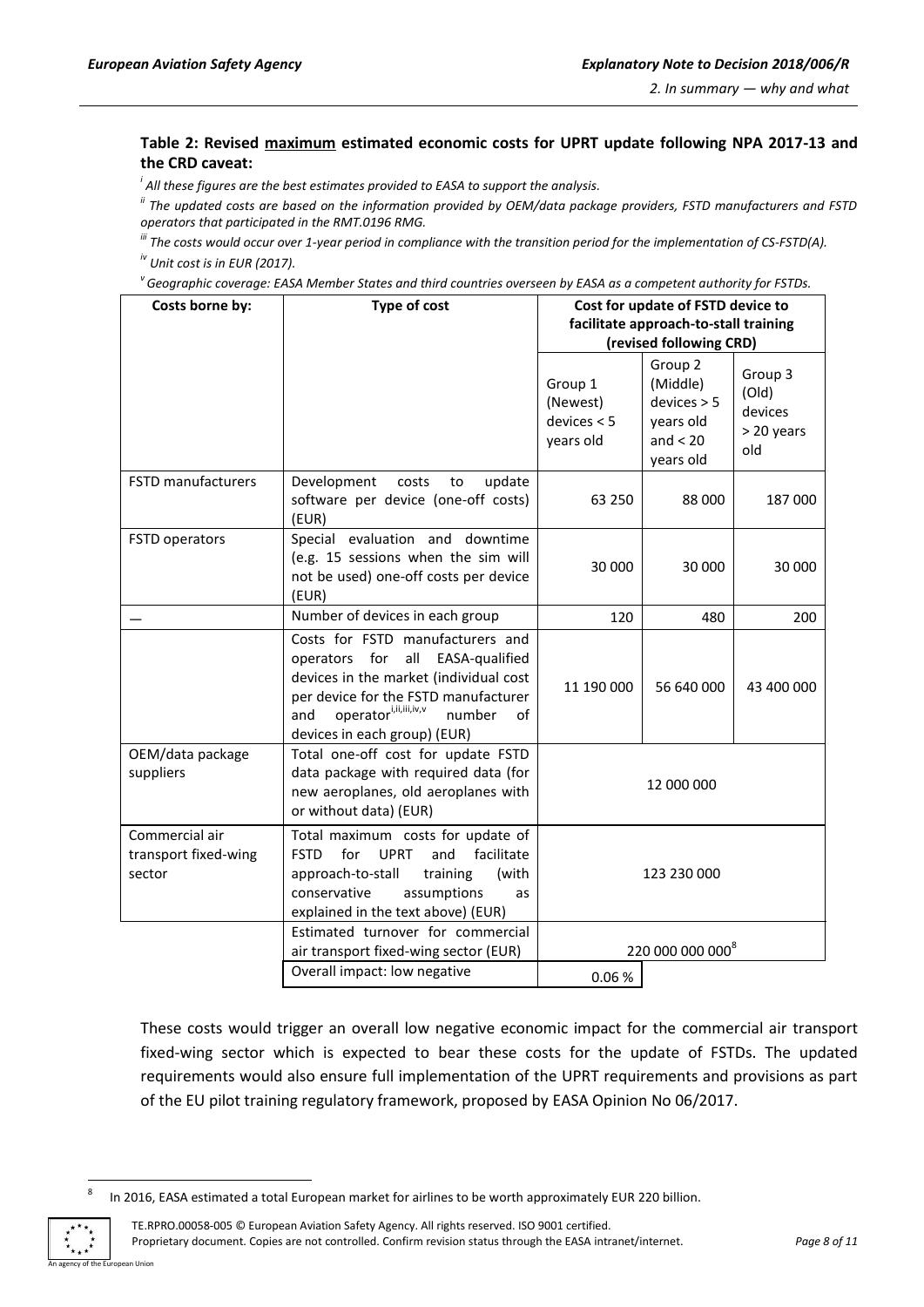#### <span id="page-8-0"></span>**2.6. How do we monitor and evaluate the rules**

It is recommended that the updated CS-FSTD(A) be subject to robust monitoring and, in case it is necessary, to an evaluation of their impact, effectiveness and efficiency.

It is recommended that the following monitoring indicators be used to review the implementation of the new provisions:

|  |                                                   |  |  | Table 3: Proposed indicative indicators to monitor the implementation of the rules regarding |  |  |
|--|---------------------------------------------------|--|--|----------------------------------------------------------------------------------------------|--|--|
|  | CS-FSTDs to facilitate approach-to-stall training |  |  |                                                                                              |  |  |

| <b>Monitoring indicator</b>                                                                                                     | Data source                                                                                                                                                  | <b>Indicative</b><br>frequency                              | <b>Tool for data</b><br>collection                                                           |  |  |
|---------------------------------------------------------------------------------------------------------------------------------|--------------------------------------------------------------------------------------------------------------------------------------------------------------|-------------------------------------------------------------|----------------------------------------------------------------------------------------------|--|--|
| Number of FSTD(A) devices<br>updated in the EASA MSs,<br>following the publication of<br>the updated CS-FSTD(A)<br>requirements | FASA<br>standardisation<br>inspections for Full Flight<br>(FFS)<br><b>Simulators</b><br>qualified by EASA MSs<br>EASA database for FFS,<br>qualified by EASA | after<br>2<br>vears<br>rules are in place                   | Regular<br>standardisation of CAs<br>and oversight of non-<br>EU<br>countries'<br>activities |  |  |
| Cost per FSTD for update,<br>following the publication of<br>updated CS-FSTD(A)<br>the<br>requirements                          | <b>FSTD operators</b>                                                                                                                                        | Minimum 2 years<br>after rules are in<br>place              | Survey                                                                                       |  |  |
| Perception of the cost<br>increase of pilot training,<br>following the publication of<br>the updated CS-FSTD(A)<br>requirements | Airlines/ATOs/DTOs                                                                                                                                           | Minimum 5 years<br>after rules are in<br>place              | Survey                                                                                       |  |  |
| Assessment of cases where<br>the flight crew detected<br>and prevented LOC-I caused<br>by ice contamination                     | Airlines                                                                                                                                                     | Minimum 5 years Study/survey<br>after rules are in<br>place |                                                                                              |  |  |

Based on the monitoring results, EASA may evaluate the impact of the adopted amendments to CS-FSTD(A). This evaluation shall assess the achieved impact of the amendments versus the expected consequences, and shall conclude on the overall relevance, effectiveness and efficiency of the rules. It is recommended to be carried out indicatively 5 (five) years after the rules are in place.

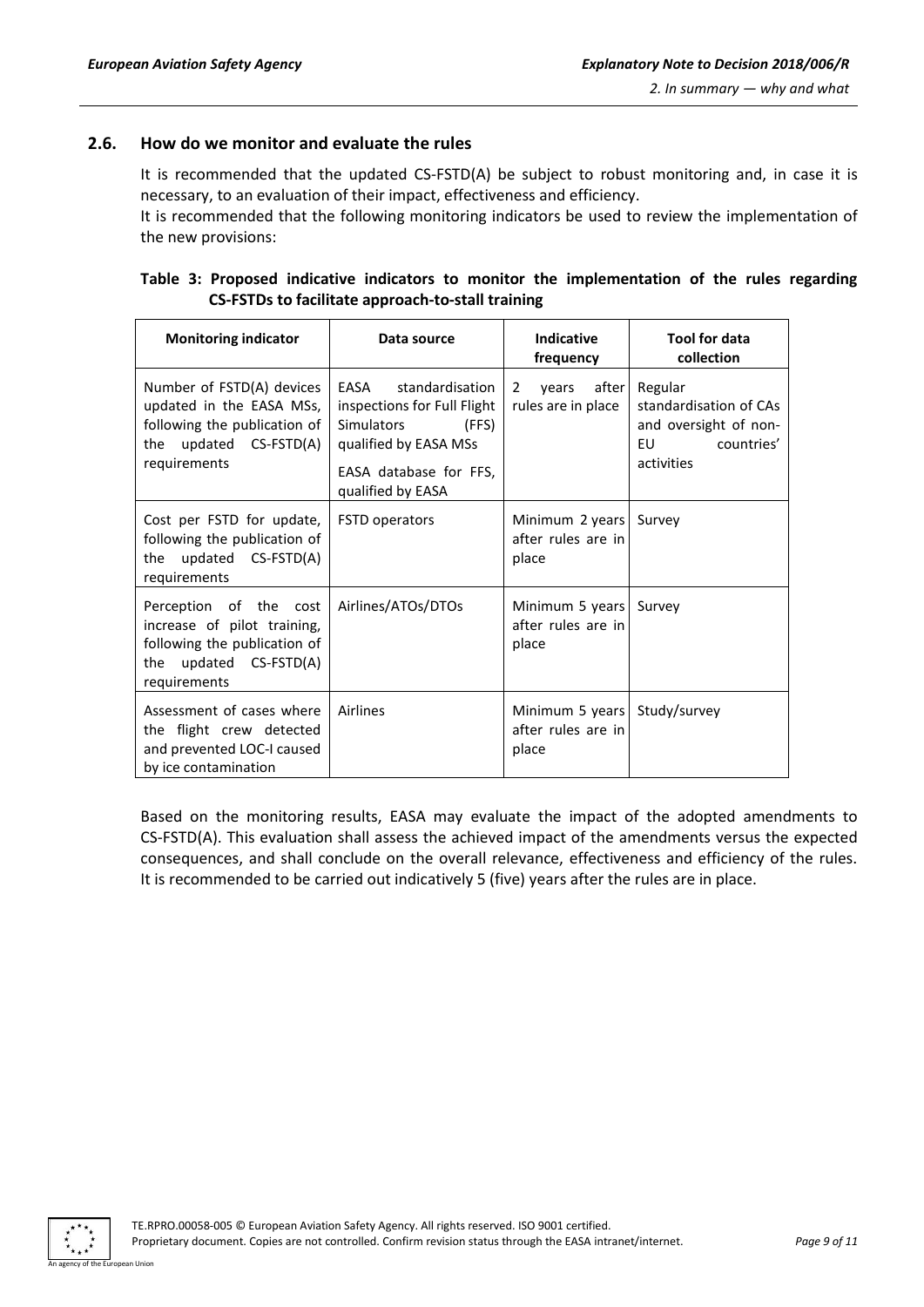### <span id="page-9-0"></span>**3. References**

#### <span id="page-9-1"></span>**3.1. Affected regulations**

 $N/A$ 

#### <span id="page-9-2"></span>**3.2. Affected decisions**

— Decision N° 2012/010/Directorate R of the Executive Director of the Agency of 4 July 2012 on the Certification Specifications for Aeroplane Flight Simulation Training Devices

#### <span id="page-9-3"></span>**3.3. Other reference documents**

- Regulation (EC) No 216/2008 of the European Parliament and of the Council of 20 February 2008 on common rules in the field of civil aviation and establishing a European Aviation Safety Agency, and repealing Council Directive 91/670/EEC, Regulation (EC) No 1592/2002 and Directive 2004/36/EC (OJ L 79, 19.3.2008, p. 1), in particular Article 21(2)(b)(i) and (ii)
- Commission Regulation (EU) No 1178/2011 of 3 November 2011 laying down technical requirements and administrative procedures related to civil aviation aircrew pursuant to Regulation (EC) No 216/2008 of the European Parliament and of the Council (OJ L 311, 25.11.2011, p. 1), and in particular its Annex VI (Part-ARA)
- Commission Regulation (EU) No 965/2012 of 5 October 2012 laying down technical requirements and administrative procedures related to air operations pursuant to Regulation (EC) No 216/2008 of the European Parliament and of the Council (OJ L 296, 25.10.2012, p. 1)
- Draft Annex 4 to the Bilateral Air Safety Agreement (BASA) between EU and USA on FSTDs
- EASA Opinion No 03/2015 'Revision of operational approval criteria for Performance-Based Navigation (PBN)' of 31 March 2015
- ICAO Doc 9625 'Manual of Criteria for the Qualification of Flight Simulators', 4th Edition, Vol I Aeroplanes, 2015
- ICAO Doc 10011 'Manual on Aeroplane Upset Prevention and Recovery Training', 1st Edition, February 2017
- FAA 14 Code of Federal Regulations (CFR), Part 60, Change 2
- Safety Recommendation FRAN-2012-045 (BEA)
- Safety Recommendation RUSF-2013-002 (AIB)
- Safety Recommendation SPAN-2011-020 (CIAIAC)
- Safety Recommendation FRAN-2016-006 (BEA)
- ICAO Doc 8335 'Manual of Procedures for Operations Inspection, Certification and Continued Surveillance', Part I, paragraphs 5.3.1 and 6.2.3, Edition 5, 2010
- International Air Transport Association (IATA), Flight Simulator Evaluator Pilot Guide, Chapter 5, 1st Edition, 2000
- Joint Aviation Authorities (JAA) Administrative & Guidance Material, Section Six: Synthetic Training Devices (STD/FSTD), Part Two: Procedures, Chapter 3

An agency of the European Union